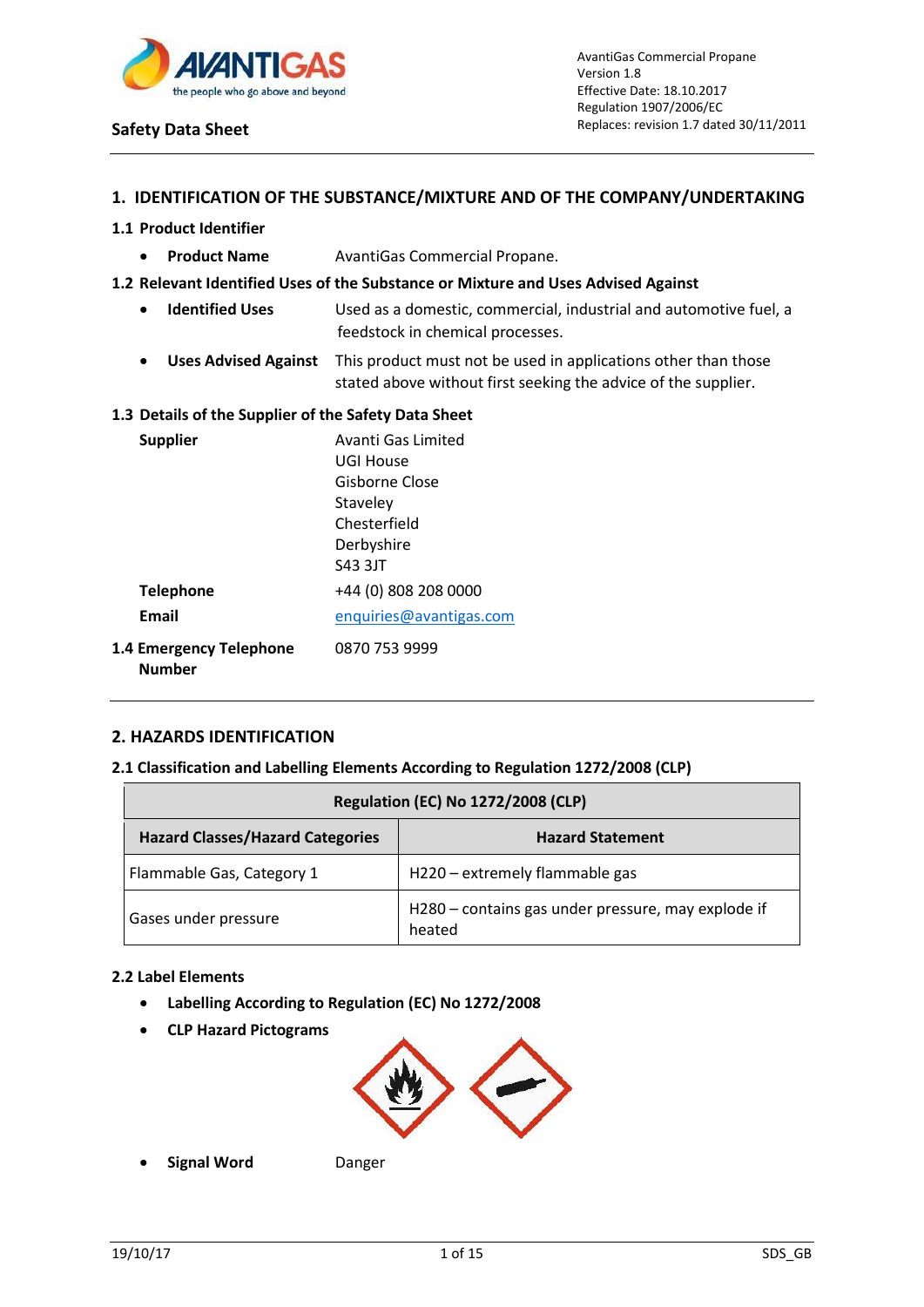

|           |                                  | H280: under pressure; may explode if heated.                                                                                           |
|-----------|----------------------------------|----------------------------------------------------------------------------------------------------------------------------------------|
| $\bullet$ | <b>Health Hazards</b>            | Not classified as a health hazard under GHS criteria.                                                                                  |
|           |                                  | <b>Environmental Hazards</b> Not classified as an environmental hazard under GHS criteria.                                             |
|           | 2.3 CLP Precautionary Statements |                                                                                                                                        |
| $\bullet$ | Prevention                       | P210: Keep away from heat/sparks/open flame/hot surfaces. No<br>Smoking.                                                               |
|           |                                  | P102: Keep out of reach of children.                                                                                                   |
|           |                                  | P243: Take precautionary measures against static discharge.                                                                            |
|           | <b>Response</b>                  | P377: Leaking gas fire: Do not extinguish, unless leak can be stopped<br>Safely.                                                       |
|           |                                  | P381: Eliminate all ignition sources if safe to do so.                                                                                 |
|           | <b>Storage</b>                   | P403: Store in a well-ventilated place.                                                                                                |
|           |                                  | P410: Protect from sunlight.                                                                                                           |
|           | 2.4 Other Hazards                |                                                                                                                                        |
| $\bullet$ | <b>Health Hazards</b>            | Breathing of high vapour concentrations may cause central nervous<br>system (CNS) depression resulting in dizziness, light-headedness, |

headache and nausea.

oxygen.

**Safety Hazards** Vapours are heavier than air.

and/or skin.

High gas concentrations will displace available oxygen from the air; unconsciousness and death may occur suddenly from lack of

Exposure to rapidly expanding gases may cause frost burns to eyes

Vapours may travel across the ground and reach remote ignition

Electrostatic charges may be generated during pumping.

**Hazard Statements** H220: Extremely Flammable gas.

# **3. COMPOSITION/INFORMATION ON INGREDIENTS**

## **3.1 Substance**

| CAS No.<br>$\bullet$<br>3.2 Mixtures        | 74-98-6.                                                                                                                                                                                                                                      |  |
|---------------------------------------------|-----------------------------------------------------------------------------------------------------------------------------------------------------------------------------------------------------------------------------------------------|--|
| <b>Preparation Description</b><br>$\bullet$ | Contains >80% Propane.<br>It may also contain one or more of the following additives:<br>Odourant (usually ethyl mercaptan).<br>Anti-icing agents.<br><0.1 %(m/m) 1, 3-butadiene (1, 3 butadiene not classed<br>-<br>as carcinogen if <0.1%). |  |
| <b>Hazardous Components</b><br>$\bullet$    | Classification of components according to Regulation (EC)<br>No. 1272/2008.                                                                                                                                                                   |  |

sources causing a flashback fire danger.

Electrostatic discharge may cause fire.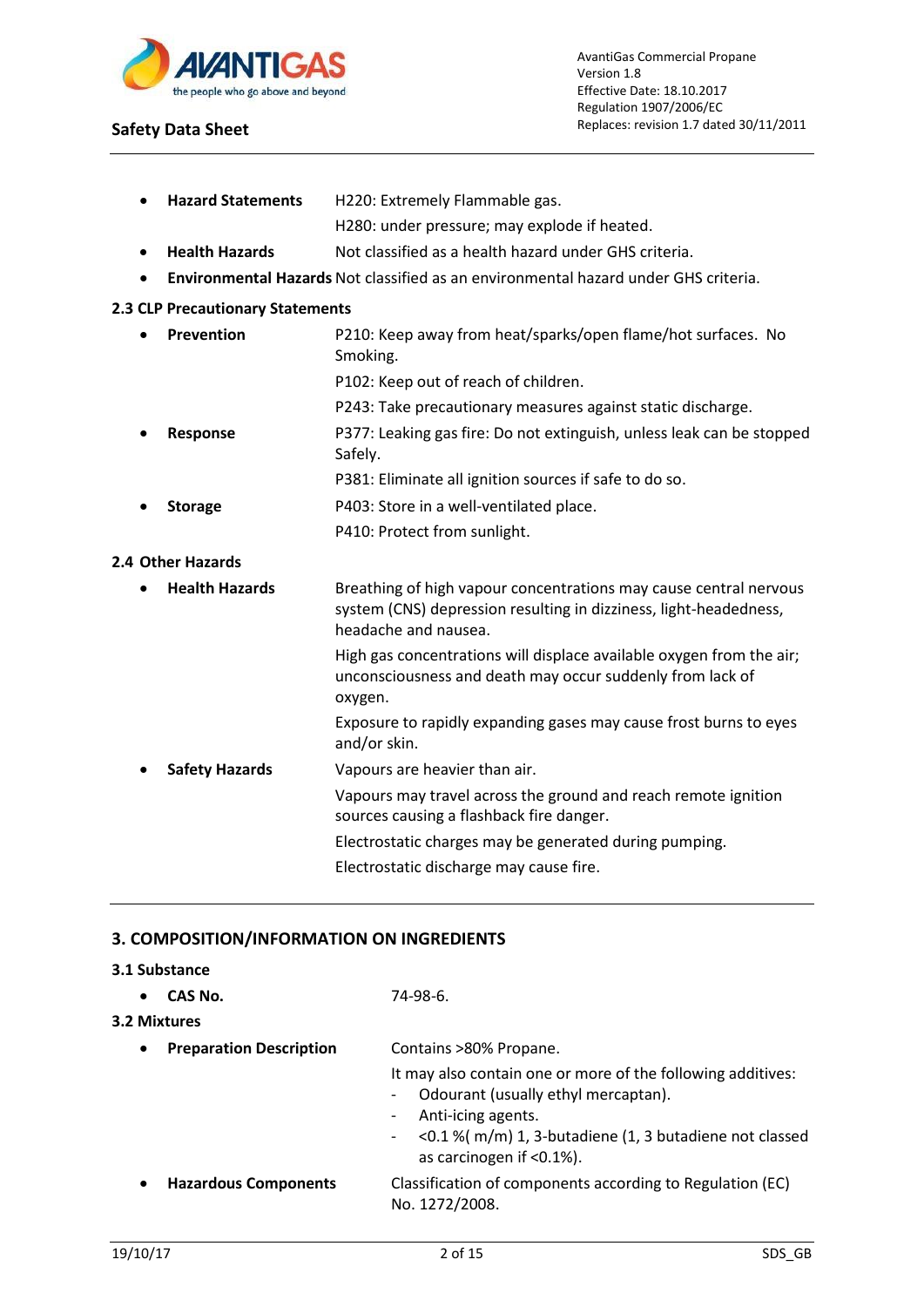

| <b>Chemical Name</b> | CAS No. | <b>EINECS</b> | <b>REACH Registration No.</b> | Conc.      |
|----------------------|---------|---------------|-------------------------------|------------|
| Propane              | 74-98-6 | 200-827-9     | Exempt                        | $> = 80\%$ |

| <b>Chemical Name</b> | <b>Hazard Class &amp; Category</b>  | <b>Hazard Statement</b>               |
|----------------------|-------------------------------------|---------------------------------------|
| Propane              | Flam. Gas, 1; Press. Gas, Liq. Gas; | H <sub>220</sub> : H <sub>280</sub> : |

**Additional Information:** Refer to Section 16 for full text of Hazard Precautionary Statements.

## **4. FIRST AID MEASURES**

#### **4.1 Description of First Aid Measures**

| $\bullet$ | <b>General Notes</b>        | Do not enter area unless confirmed safe to do so.<br>If possible, remove any affected person to uncontaminated safe<br>Area. |
|-----------|-----------------------------|------------------------------------------------------------------------------------------------------------------------------|
| $\bullet$ | <b>Following Inhalation</b> | Remove the affected person into fresh air. If breathing but<br>unconscious, place in the recovery position.                  |
|           |                             | If breathing has stopped, apply artificial respiration.                                                                      |
|           |                             | If heartbeat absent, give external cardiac compression.                                                                      |
|           |                             | Monitor breathing and pulse. Seek urgent medical advice.                                                                     |
| ٠         |                             | Following Skin Contact In the event of frostbite, slowly warm the exposed area by rinsing<br>with warm water.                |
|           |                             | Obtain medical treatment immediately.                                                                                        |
|           |                             | Keep warm and at rest.                                                                                                       |
|           |                             | Seek medical advice before removing clothing.                                                                                |
|           |                             | Contaminated clothing may be a fire hazard and therefore should be<br>soaked with water before being removed.                |
| ٠         |                             | Following Eye Contact Do not delay. Obtain medical advice immediately.                                                       |
|           |                             | Start to flush eye out with water.                                                                                           |
|           |                             | Remove contact lenses, if present and easy to do so.                                                                         |
|           |                             | Continue rinsing. Flush eye with copious amounts of water.                                                                   |
| ٠         | <b>Following Ingestion</b>  | Obtain medical attention immediately.                                                                                        |

## **4.2 Most important symptoms/effects - acute and delayed**

- High concentrations may cause central nervous system depression resulting in headaches, dizziness and nausea.
- Continued exposure may result in unconsciousness and/or death.
- Contact with liquefied gas can cause frostbite due to rapid evaporative cooling.

## **4.3 Indication of immediate medical attention and special treatment needed**

- Treat symptomatically. Administer oxygen if necessary.
- Treat frostbite with lukewarm water. Get immediate medical advice/attention.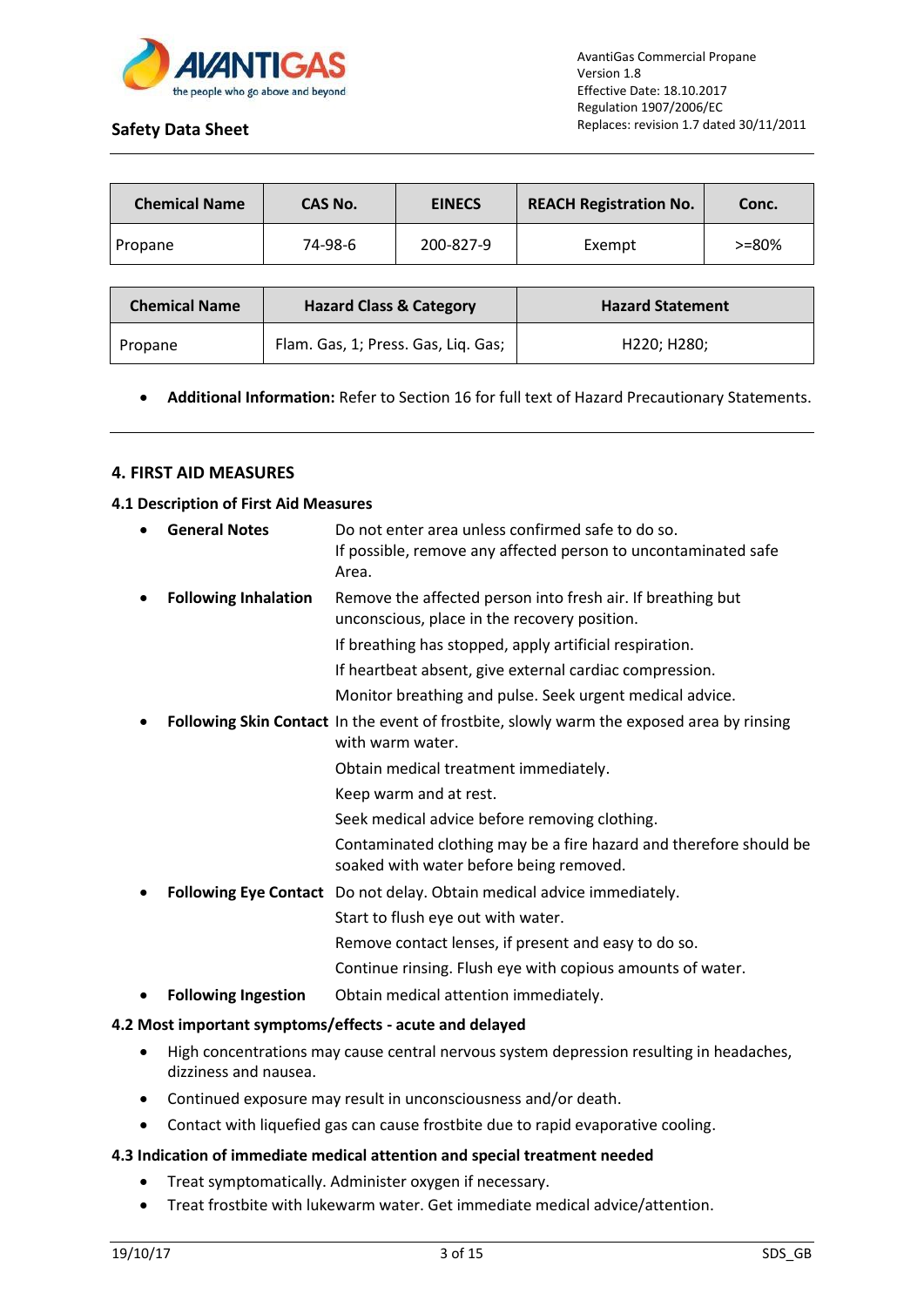

## **5. FIRE FIGHTING MEASURES**

#### **5.1 Extinguishing Media**

**Suitable Extinguishing Media** Shut off supply.

If not possible and no risk to surroundings, let the fire burn itself out.

If safe to do so use foam, water fog for major fires.

Use dry chemical powder, carbon dioxide, sand or earth for minor fires.

 **Unsuitable Extinguishing Media** Do not use direct water jets on the burning product as they could cause a steam explosion and/or spread the fire. Simultaneous use of foam and water on the same surface is to be avoided as water destroys the foam.

## **5.2 Special Hazards arising from the substance or mixture**

- Hazardous combustion products may include: Carbon monoxide, Carbon Dioxide, Unidentified organic and inorganic compounds.
- Sustained fire attack on vessels may result in a Boiling Liquid Expanding Vapour Explosion (BLEVE).
- Contents are under pressure and can explode when exposed to heat or flames.
- The vapour is heavier than air, spreads along the ground and distant ignition is possible.

## **5.3 Advice for Fire Fighters**

Wear full protective clothing and self-contained breathing apparatus.

**Additional Advice** Keep adjacent containers cool by spraying with water.

Fire Fighting - particularly with foam and water - may give rise to contaminants entering water courses.

#### **6. ACCIDENTAL RELEASE MEASURES**

#### **6.1 Personal Precautions, Protective Equipment and Emergency Procedures**

- Evacuate the area of all non-essential personnel.
- Call the Emergency Services if required.
- Shut off leaks, if possible, without taking personal risks.
- Ventilate contaminated area thoroughly.
- Avoid contact with spilled or released material.
- Remove all possible sources of ignition in the surrounding area.
- Attempt to disperse the gas or to direct its flow (e.g. by using fog sprays) to a safer location e.g. area free from ignition sources.
- Attempt to prevent the gas from entering low lying areas e.g. cellars, pits, drains, sewers or confined spaces.
- Attempt to prevent the gas from entering watercourses e.g. rivers, sewers.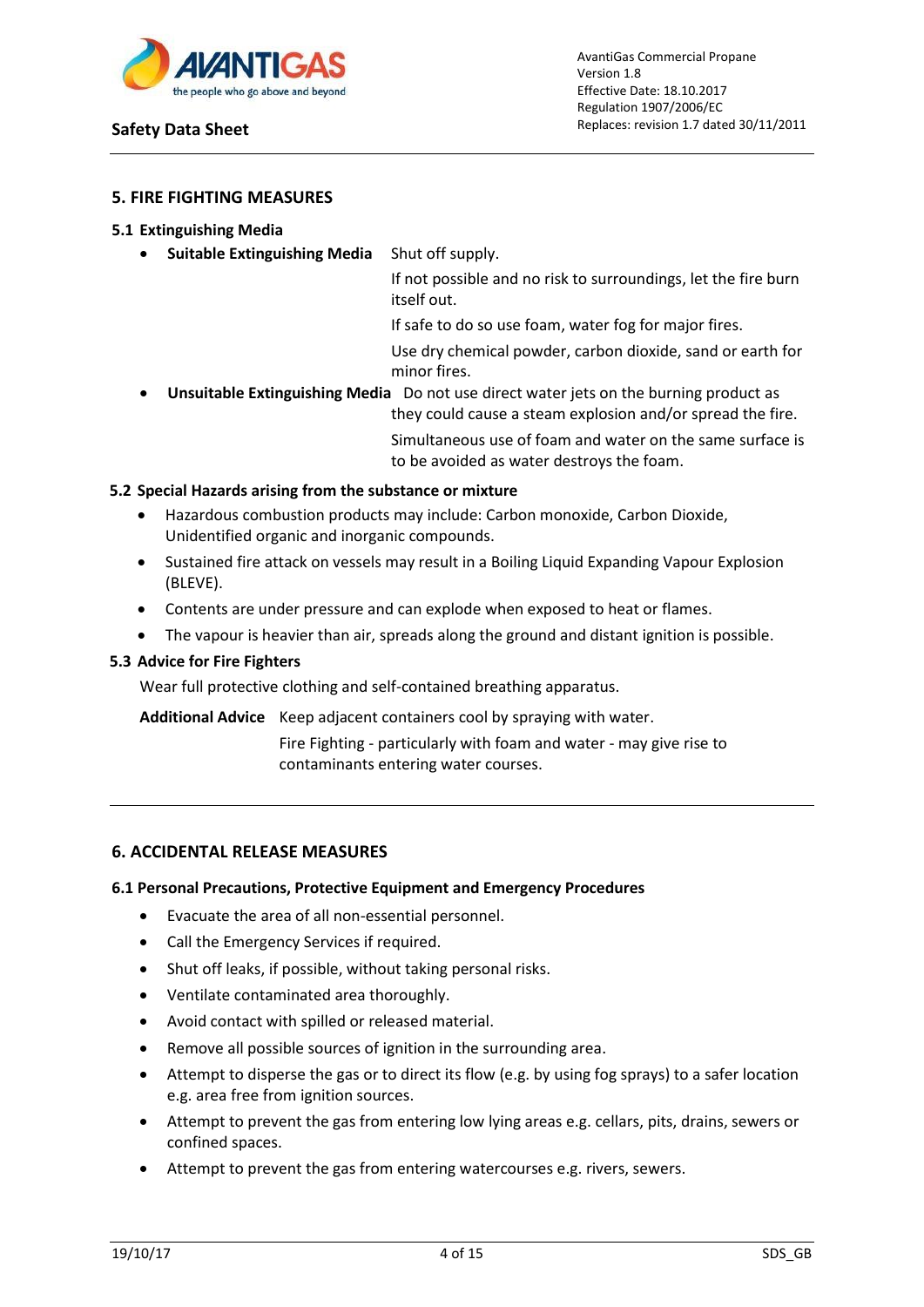

- Take precautionary measures against static discharge. Ensure electrical continuity by bonding and grounding (earthing) all equipment.
- Confirm all electrical equipment is suitable for use in the area.
- Monitor area with combustible gas meter.
- Test atmosphere for flammable gas concentrations to ensure safe working conditions before personnel are allowed to enter the area.

#### **6.2 Environmental Precautions**

 Avoid loss of containment to the environment. Use appropriate containment methods to avoid environmental contamination.

## **6.3 Methods and Material for Containment and Clean Up**

**Small spillage** Allow to evaporate.

Any Firefighting products should be contained using appropriate methods.

 **Large spillage** Notify Emergency Services. If trained and competent to do so attempt to disperse the vapour or to direct its flow to a safer location, e.g. by using fog sprays.

Any Firefighting products should be contained using appropriate methods.

#### **6.4 Reference to other Sections**

- For guidance on the selection of Personal Protective Equipment, see Section 8 of this Safety Data Sheet.
- For guidance on the disposal of spilled material, see Section 13 of this Safety Data Sheet.
- **Additional Advice** Notify authorities if any exposure to the general public or the environment occurs or is likely to occur.

Vapour may form an explosive mixture with air.

Risk of explosion. Inform the Emergency Services if product enters surface water drains.

## **7. HANDLING AND STORAGE**

#### **General Precautions**

- Use the information in this data sheet as input to a risk assessment of local circumstances to help determine appropriate controls for safe handling, storage and disposal of this material.
- For guidance on selection of personal protective equipment see Section 8 of this Safety Data Sheet.
- Avoid breathing vapours or contact with material.
- Only use in well ventilated areas.
- Use local exhaust ventilation if there is a risk of inhaling vapours, mists or aerosols.
- Contaminated leather articles including shoes cannot be decontaminated and should be destroyed to prevent reuse.
- Properly dispose of any contaminated rags or cleaning materials in order to prevent fires.
- Air-dry contaminated clothing in a well-ventilated area before laundering.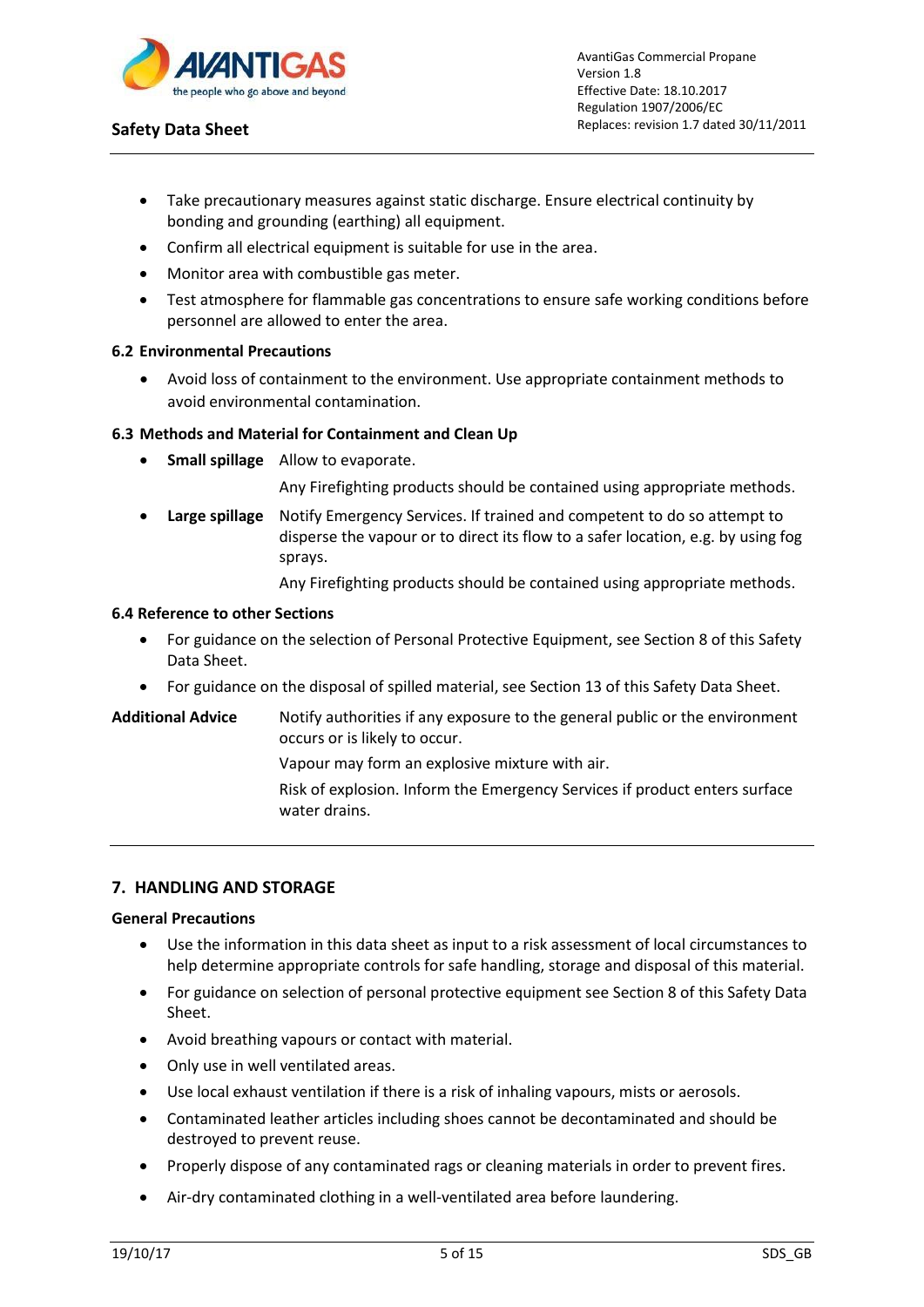

## **7.1 Precautions for Safe Handling**

- This product can create a low temperature exposure hazard when released as a liquid.
- Avoid prolonged or repeated contact with skin.
- Extinguish any naked flames.
- Do not smoke.
- Remove potential ignition sources, including portable electronic devices.
- Avoid any spark creation.
- Electrostatic charges may be generated during handling.
- Electrostatic discharge may cause fire.
- Earth all equipment.
- Use suitable Personal Protective Equipment, as described in Section 8 of this Safety Data Sheet.

## **7.2 Conditions for Safe Storage, Including any Incompatibilities**

- Store only in purpose-designed, appropriately labelled pressure vessels or cylinders.
- Must be stored in a well-ventilated area, away from sunlight, ignition sources and other sources of heat.
- Do not store near cylinders containing compressed oxygen or other strong oxidizers.

## **7.3 Specific End Uses**

- AvantiGas cylinders containing Propane Gas must be transported and stored in the vertical position.
- Fork lift truck cylinders may be used vertically or horizontally on specifically designed applications.
- Protect cylinders from physical damage; do not drag, roll, slide or drop.

**Additional Information** This product is intended for use in closed systems only.

|                             | Ensure that all local regulations regarding handling and storage facilities are<br>followed.                                                |
|-----------------------------|---------------------------------------------------------------------------------------------------------------------------------------------|
|                             | Exposure to this product should be reduced as low as reasonably<br>practicable.                                                             |
|                             | Reference should be made to the HSE (Health and Safety Executive)<br>publication: "COSHH Essentials".                                       |
| <b>Product Transfer</b>     | Do not use compressed air for filling, discharging or handling.                                                                             |
|                             | Electrostatic charges may be generated during pumping.                                                                                      |
|                             | Electrostatic discharge may cause fire.                                                                                                     |
|                             | Delivery lines may become cold enough to present a cold burns hazard                                                                        |
|                             | Recommended Materials For containers and container linings, use materials specifically approved<br>for use with this product.               |
|                             | Examples of suitable materials are: PA-11, PEEK, PVDF, PTFE, GRE (Epoxy),<br>GRVE (vinyl ester), Viton (FKM), type F and GB, Neoprene (CR). |
| <b>Unsuitable Materials</b> | Some forms of cast iron. Examples of materials to avoid are: ABS,<br>polymethyl methacrylate (PMMA), polyethylene (PE/HDPE), polypropylene  |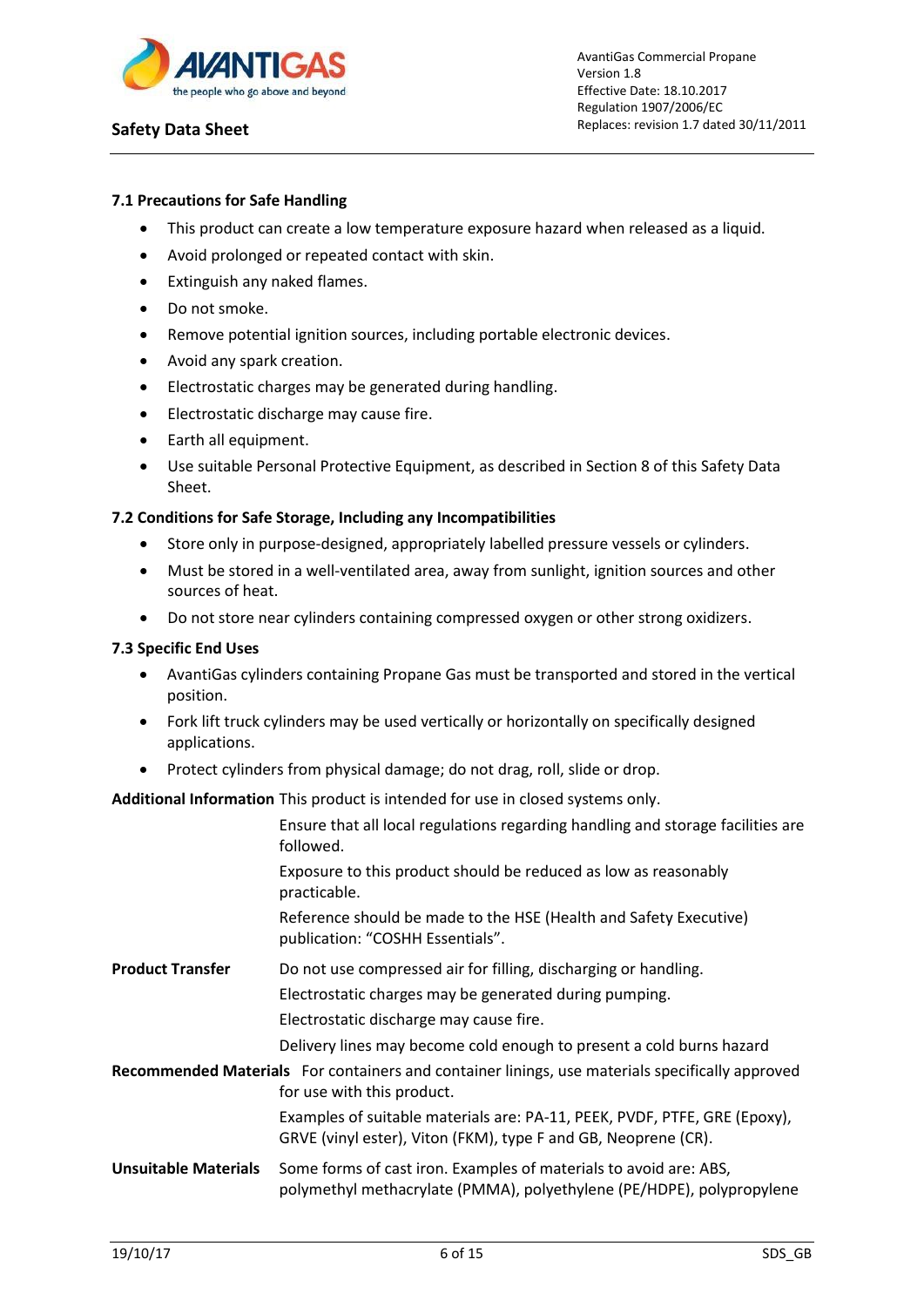

|                            | (PP), PVC, natural rubber (NR), Nitrile (NBR), ethylene propylene rubber<br>(EPDM), butyl (IIR), hypalon (CSM), polystyrene, polyvinyl chloride (PVC),<br>polyisobutylene. |
|----------------------------|----------------------------------------------------------------------------------------------------------------------------------------------------------------------------|
|                            | For containers and container linings, aluminium should not be used if there<br>is a risk of caustic contamination of the product.                                          |
| <b>Container Materials</b> | Containers, even those that have been emptied, can contain explosive<br>vapours.<br>Do not cut, drill, grind, weld or perform similar operations on or near                |
|                            | containers.                                                                                                                                                                |

# **8. EXPOSURE CONTROLS/PERSONAL PROTECTION**

## **8.1 Control Parameters**

| <b>Material</b>                                | <b>Source</b> | Type                                 | ppm       | mg/m <sup>3</sup>         |
|------------------------------------------------|---------------|--------------------------------------|-----------|---------------------------|
| Propane (no specific<br>reference in EH40. See | <b>EH40</b>   | TWA (8-hour reference<br>period)     | 1,000 ppm | $1,750$ mg/m <sup>3</sup> |
| liquefied petroleum<br>gas)                    | <b>EH40</b>   | STEL (15-minute<br>reference period) | 1,250 ppm | $2,180$ mg/m <sup>3</sup> |

#### **Occupational Exposure Limits**

| <b>Material</b>                                                               | <b>Source</b> | <b>Hazard Designation</b>                                                |
|-------------------------------------------------------------------------------|---------------|--------------------------------------------------------------------------|
| Propane (no specific<br>reference in EH40. See<br>liquefied petroleum<br>gas) | EH40          | Carc (only applies if LPG contains more than<br>0.1% of buta-1, 3-diene) |

## **8.2 Exposure Controls**

#### **General Information**

- The level of protection and types of controls necessary will vary depending upon potential exposure conditions.
- Select controls based on a risk assessment of local circumstances.

## **8.2.1 Appropriate Engineering Controls**

- Consider using a "Permit to Work System".
- Use sealed systems as far as possible.
- Ensure adequate air ventilation.
- Use adequate explosion-proof ventilation to control airborne concentrations below the exposure guidelines/limits.
- Local exhaust ventilation is recommended.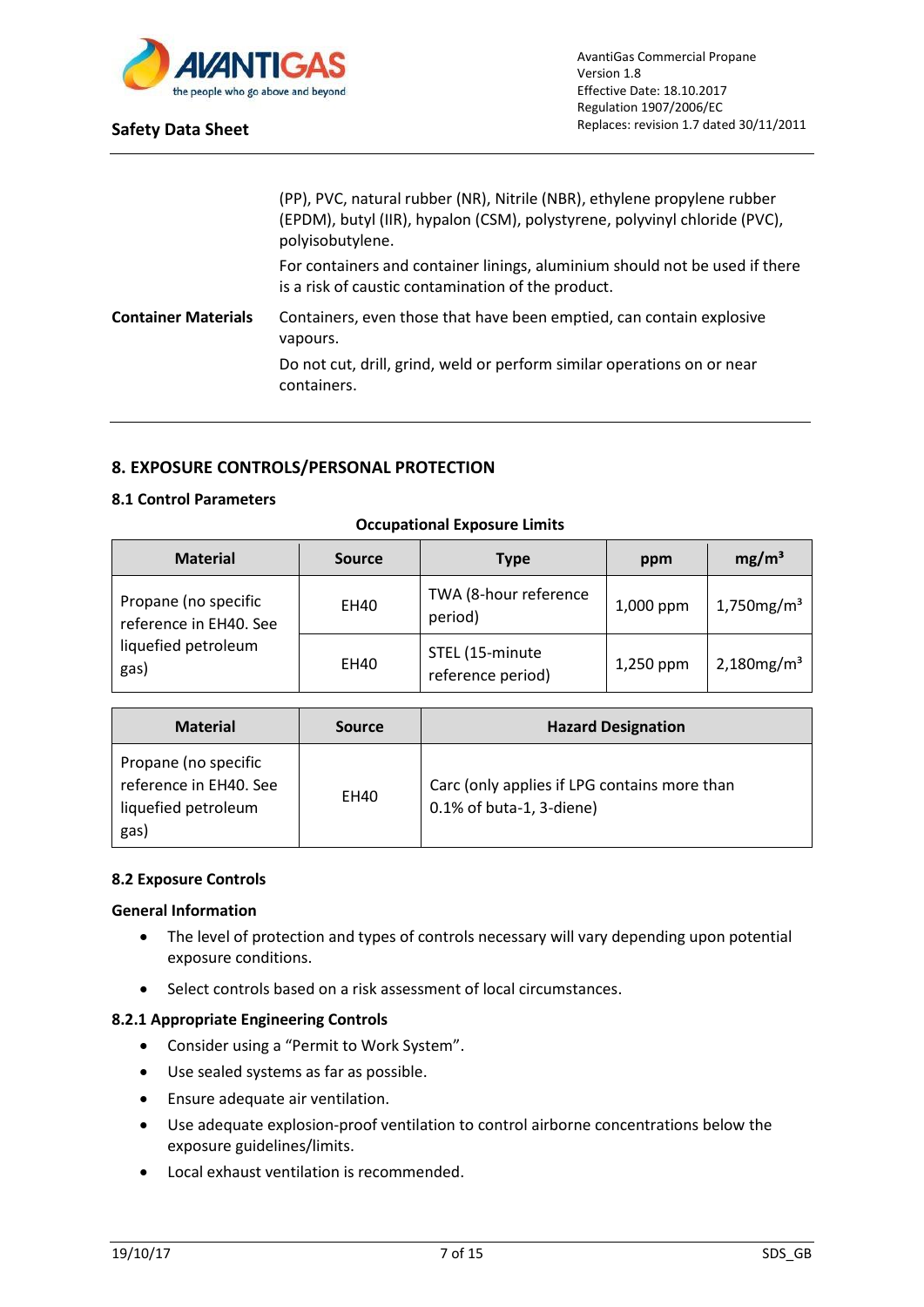

- Monitoring of the concentration of substances in the breathing zone of workers or in the general workplace may be required to confirm compliance with an OEL and adequacy of exposure controls.
- Keep concentrations well below lower explosion limits (see Section 9 for more information on flammability limits).
- Use gas monitors if flammability limits may be exceeded.
- Products to be used in closed systems only.
- Monitor systems for leaks.
- Use suitable materials for containment systems.

## **8.2.2 Individual Protection Measures (such as Personal Protective Equipment)**

 **General** Personal Protective Equipment (PPE) should meet Recommended. National standards. Check with PPE suppliers on specific requirements. **Eye/Face Protection** Chemical splash goggles (gas-tight mono-goggles) and face shield with chin guard - Approved to EU Standard EN166. **Skin Protection (Hands) Personal hygiene is a key element of effective hand care.** Gloves must be worn on clean hands. After using gloves, hands should be washed and dried thoroughly. Application of a non-perfumed moisturiser is recommended. Suitability and durability of a glove is dependent on usage, e.g. frequency and duration of contact, chemical resistance of glove material, glove thickness, and dexterity. Always seek advice from glove suppliers. Contaminated gloves should be replaced. Where hand contact with the product may occur the use of gloves approved to relevant standards e.g. EN 374, made from the following materials may provide suitable chemical protection: Neoprene rubber. Nitrile rubber. If contact with liquefied product is possible or anticipated, gloves should be thermally insulated to prevent cold burns e.g. EN 511. **Skin Protection (Other)** Chemical resistant, fire retardant, anti-static clothing and cold resistant gloves/gauntlets, safety boots and apron. **Respiratory Protection** If engineering controls do not maintain airborne concentrations to a level which is adequate to protect worker health, select respiratory protection equipment suitable for the specific conditions of use and meeting relevant legislation. Check with respiratory protective equipment suppliers on specific requirements. Before any such respiratory protection is used, the wearer must be trained and competent in its use and any limitations.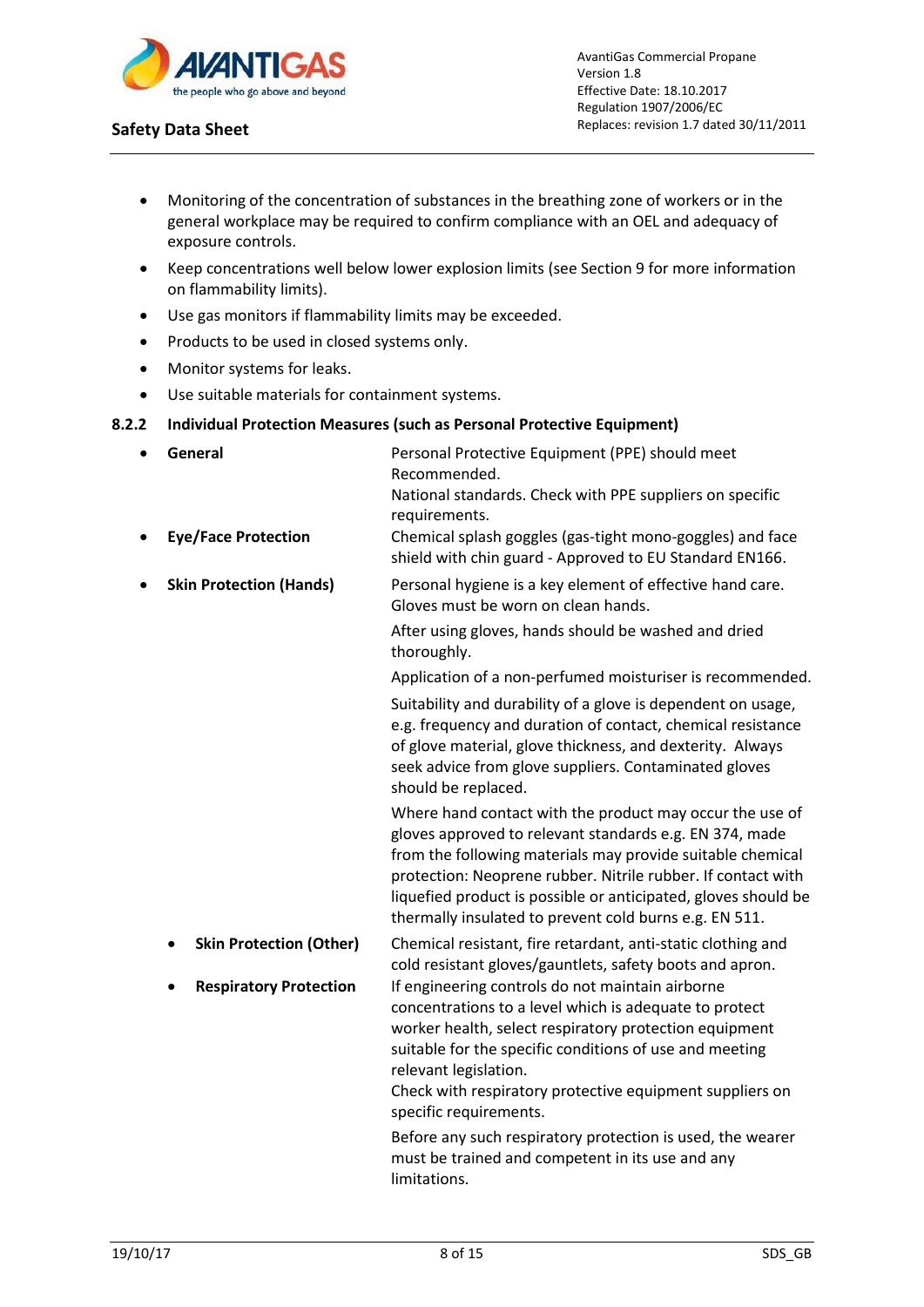

Where air-filtering respirators are unsuitable (e.g. airborne concentrations are high, risk of oxygen deficiency, confined space) use appropriate positive pressure breathing apparatus.

Where air filtering respirators are suitable, select an appropriate combination of mask and filter. Select a filter suitable for organic gases and vapours (boiling point <65 °C (149 °F)).

 **Thermal Hazards** When handling cold material that can cause frost burns, wear cold resistant, thermal gloves, safety hat and visor, fire retardant, anti-static, cold resistant overalls (with cuffs over gloves and legs over boots) and heavy duty boots e.g. leather for cold resistance.

## **8.2.3 Environmental Exposure Controls**

- Local guidelines on emission limits for volatile substances control measures must be observed for the discharge of exhaust air containing vapour.
- For guidance on Waste Control Measures see Section 13

## **9. PHYSICAL AND CHEMICAL PROPERTIES**

## **9.1 Information on Basic Physical and Chemical Properties**

|           | Appearance                            | Colourless liquid under pressure.        |
|-----------|---------------------------------------|------------------------------------------|
|           | Odour                                 | Odourless, if unstenched.                |
|           | <b>Odour Threshold</b>                | No data available.                       |
| ٠         | рH                                    | Not applicable.                          |
| ٠         | <b>Melting point / Freezing Point</b> | Typical: 187.6 °C/-305.7 °F.             |
| ٠         | <b>Initial Boiling Point and</b>      | Typical: -40 °C/-40 °F 1,013 hPa.        |
|           | <b>Boiling Range</b>                  |                                          |
| $\bullet$ | <b>Flash point</b>                    | Typical: -104 °C/- 155°F.                |
| $\bullet$ | <b>Evaporation rate</b>               | Data not available.                      |
| $\bullet$ | <b>Flammability (solid/gas)</b>       | Flammable Gas.                           |
|           | <b>Upper/Lower Flammability</b>       | Typical 1.7 - 10.9 %(V).                 |
|           | or Explosion Limits                   |                                          |
| $\bullet$ | <b>Vapour Pressure</b>                | ca. 980 kPa at 20 °C/68 °F.              |
| ٠         | Vapour Density (air =1)               | $1.56(0 °C)$ .                           |
| ٠         | <b>Relative Density</b>               | Typical: 500 - 510 kg/m3 at 15 °C/59 °F. |
| ٠         | Solubility                            | Negligible.                              |
|           | <b>Partition Coefficient</b>          | ca. 2.3.                                 |
|           | n-octanol/Water                       |                                          |
|           | <b>Auto-ignition Temperature</b>      | Typical: 450 °C/842 °F.                  |
|           | <b>Decomposition Temperature</b>      | 650 °C Decomp to ethylene and ethane.    |
|           | <b>Viscosity</b>                      |                                          |
|           | <b>Kinematic</b>                      | Not applicable.                          |
|           | <b>Dynamic</b>                        | 0.08mPa.s (17.9 °C).                     |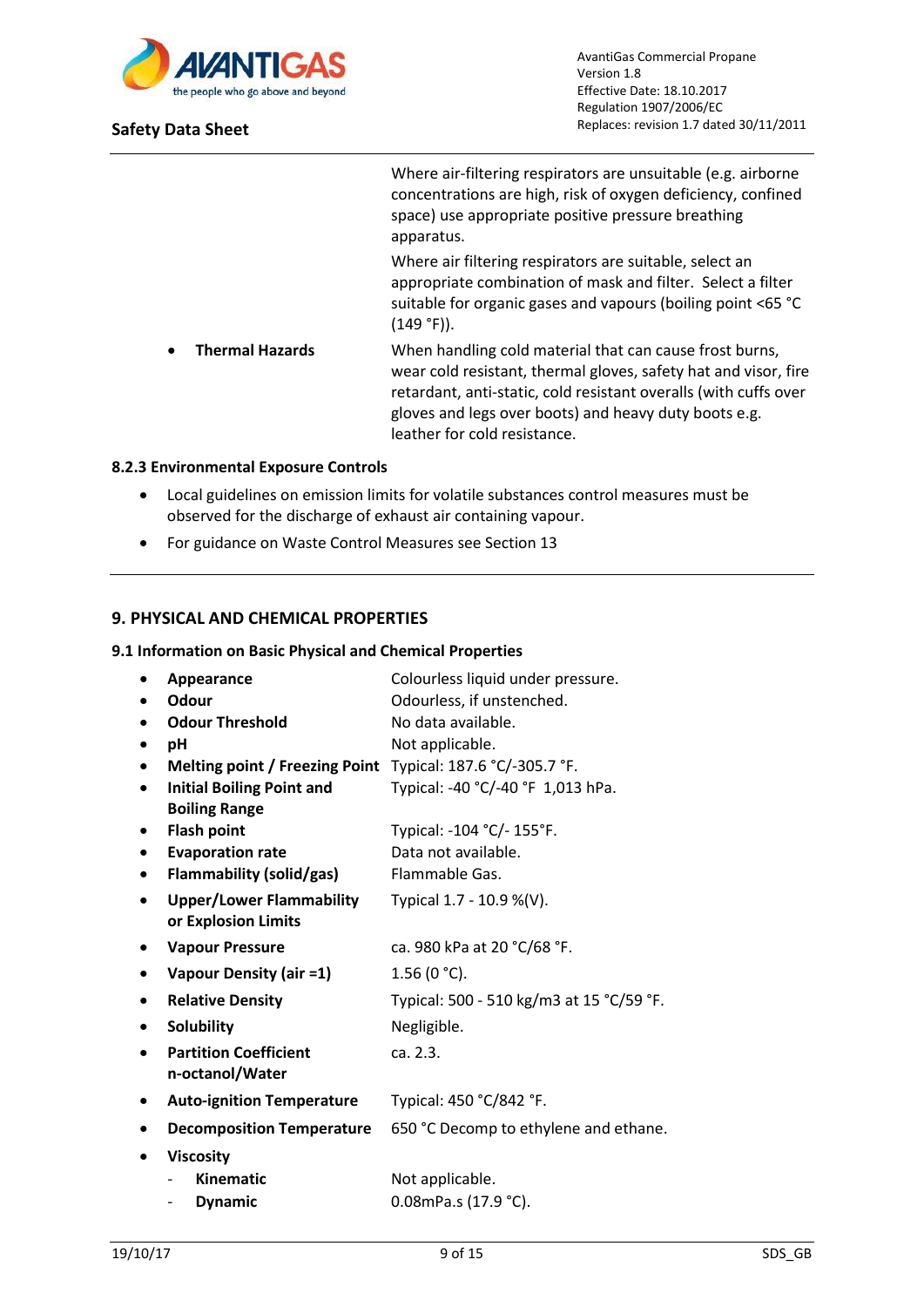

- **Explosive Properties** Not applicable.
- **Oxidising Properties** Not applicable.

## **9.2 Other Information**

- Gas vapour heavier than air.
- May accumulate in confined spaces particularly at or below ground level.
- Molecular Weight: 44.1g/mol (C3H8).

## **10. STABILITY AND REACTIVITY**

| Reactivity                                                       | Product will not become self-reactive.                                                                               |
|------------------------------------------------------------------|----------------------------------------------------------------------------------------------------------------------|
| <b>Chemical Stability</b>                                        | No known hazardous reactions.                                                                                        |
| Possibility of Hazardous Reactions No known hazardous reactions. |                                                                                                                      |
| <b>Conditions to Avoid</b>                                       | Potential Ignition sources e.g. Heat, open flames, electrical                                                        |
|                                                                  | equipment not suitable for area.                                                                                     |
|                                                                  | Creation of flammable atmospheres.                                                                                   |
|                                                                  | Incompatible materials.                                                                                              |
| <b>Incompatible Materials</b>                                    | Strong oxidising agents (e.g. Chlorates & Nitrates).                                                                 |
|                                                                  | Hazardous Decomposition Products Hazardous decomposition products are not expected to<br>form during normal storage. |
|                                                                  | If combusted, compounds of Carbon Dioxide and Carbon<br>Monoxide will be released to atmosphere during any fire.     |
|                                                                  | Carbon Monoxide may be release due to incomplete<br>combustion.                                                      |
|                                                                  |                                                                                                                      |

## **11. TOXICOLOGICAL INFORMATION**

# **11.1 Information on Toxicological Effects**

| <b>Basis for Assessment</b>                       | Information given is based on product data, a knowledge of the<br>components and the toxicology of similar products. |                                                                                    |  |  |
|---------------------------------------------------|----------------------------------------------------------------------------------------------------------------------|------------------------------------------------------------------------------------|--|--|
| <b>Likely Routes of Exposure</b>                  | Inhalation is the primary route of exposure although exposure may<br>occur through skin or eye contact.              |                                                                                    |  |  |
| <b>Acute Toxicity</b><br>$\bullet$                |                                                                                                                      |                                                                                    |  |  |
| <b>Acute Oral Toxicity</b><br>-                   |                                                                                                                      | Not applicable.                                                                    |  |  |
| <b>Acute Dermal Toxicity</b><br>-                 |                                                                                                                      | Not applicable.                                                                    |  |  |
| <b>Skin Corrosion/Irritation</b><br>$\bullet$     |                                                                                                                      | Not irritating to skin.                                                            |  |  |
| <b>Serious Eye Damage/Irritation</b><br>$\bullet$ |                                                                                                                      | Essentially non-irritating to eyes.                                                |  |  |
| <b>Respiratory Irritation</b><br>٠                |                                                                                                                      | Inhalation of vapours or mists may cause irritation.<br>to the respiratory system. |  |  |
| <b>Respiratory or Skin Sensitisation</b><br>٠     |                                                                                                                      | Not expected to be a sensitiser.                                                   |  |  |
| <b>Germ Cell Mutagenicity</b><br>٠                |                                                                                                                      | No evidence of mutagenic activity.                                                 |  |  |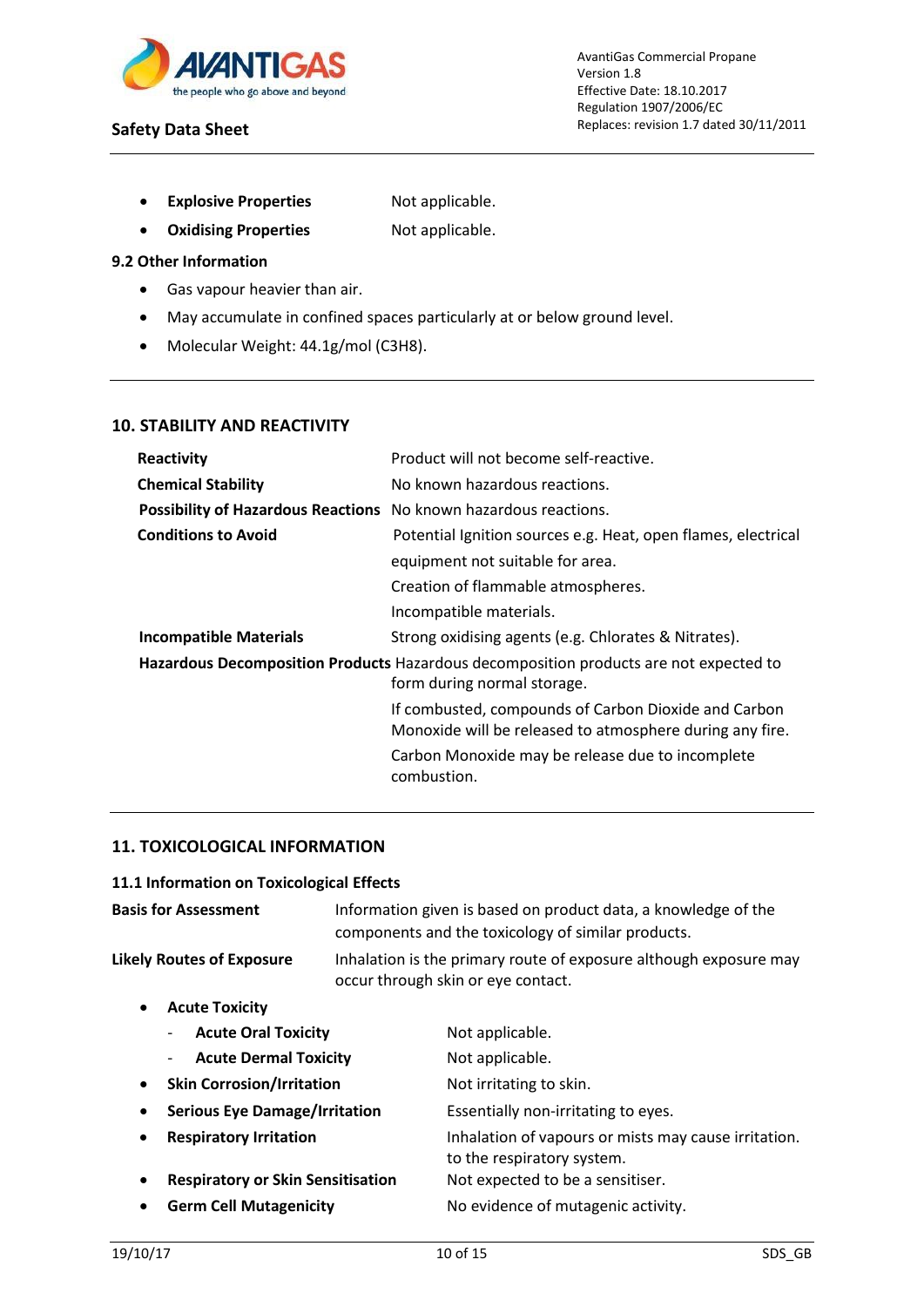

- 
- 
- 
- **- Repeated Exposure**
- 

**Carcinogenicity Carcinogenicity Not expected to be carcinogenic.** 

**Reproductive Toxicity** Not expected to impair fertility. Not a developmental toxicant. **•** Specific Target Organ Toxicity **High concentrations may cause central nervous - Single Exposure** system depression resulting in headaches, dizziness and nausea; continued inhalation may result in unconsciousness and/or death. **Specific Target Organ Toxicity** Low systemic toxicity on repeated exposure.

**Aspiration Hazard Not considered an aspiration hazard.** Not considered an aspiration hazard.

# **12. ECOLOGICAL INFORMATION**

| <b>Basis for Assessment</b>                            | Information given is based on product testing, and/or similar<br>products, and/or components.                                                                                      |
|--------------------------------------------------------|------------------------------------------------------------------------------------------------------------------------------------------------------------------------------------|
| <b>Toxicity</b>                                        | Physical properties indicate that petroleum gases will rapidly<br>volatilise from the aquatic environment and that acute and chronic<br>effects would not be observed in practice. |
| <b>Persistence and Degradability</b>                   | Expected to be readily biodegradable. Oxidises rapidly by photo-<br>chemical reactions in air.                                                                                     |
| <b>Bioaccumulative Potential</b>                       | Not expected to bioaccumulate significantly.                                                                                                                                       |
| <b>Mobility in Soil</b>                                | Because of their extreme volatility, air is the only environmental<br>compartment that hydrocarbon gases will be found.                                                            |
| <b>Result of the PBT and</b><br><b>vPvB Assessment</b> | Not classified as PBT or vPvB.                                                                                                                                                     |
| <b>Other Adverse Effects</b>                           | In view of the high rate of loss from solution, the product is unlikely<br>to pose a significant hazard to aquatic life.                                                           |

# **13. DISPOSAL CONSIDERATIONS**

## **13.1 Waste Treatment Methods**

## **13.1.1 Product/Packaging Disposal**

**Product Disposal It is the responsibility of the waste generator to determine the toxicity and** physical properties of the material generated to determine the proper waste classification and disposal methods in compliance with applicable regulations.

> Do not dispose into the environment, in drains or in water courses. Given the nature and uses of this product, the need for disposal seldom arises.

If necessary, dispose by controlled combustion in purpose-designed equipment.

If this is not possible, contact the supplier.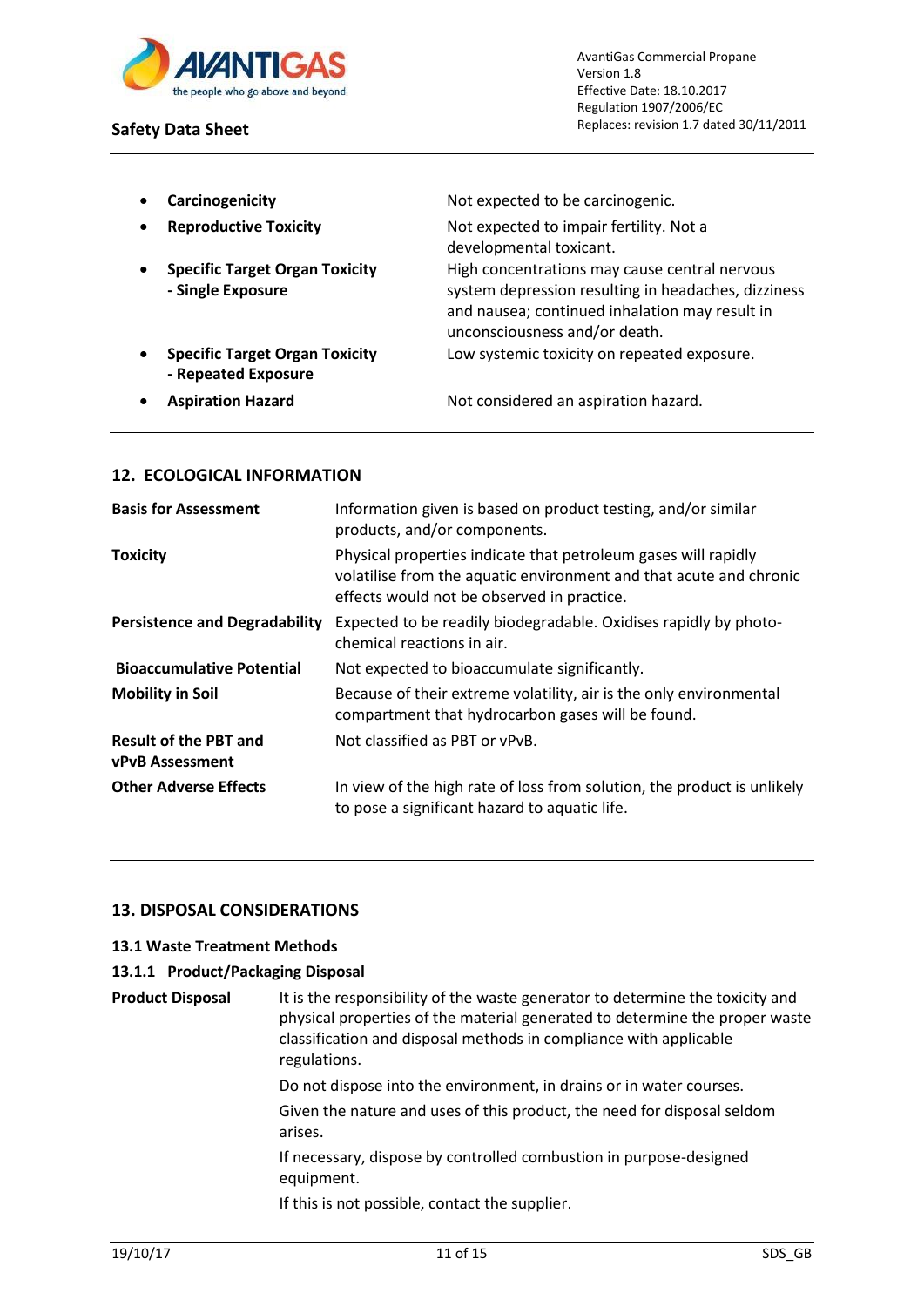

| <b>Packaging Disposal</b>                       | Return part-used or empty cylinders to the supplier.                                                                                                                      |
|-------------------------------------------------|---------------------------------------------------------------------------------------------------------------------------------------------------------------------------|
|                                                 | For tanks seek specialist advice from suppliers.                                                                                                                          |
|                                                 | Dispose in accordance with prevailing regulations, preferably to a recognised<br>collector or contractor.                                                                 |
|                                                 | The competence of the collector or contractor should be established<br>beforehand.                                                                                        |
| <b>Waste Treatment</b>                          | Waste arising from a spillage or tank cleaning should be disposed of in<br>accordance with prevailing regulations, preferably to a recognised collector<br>or contractor. |
|                                                 | The competence of the collector or contractor should be established<br>beforehand.                                                                                        |
| <b>Other Disposal</b><br><b>Recommendations</b> | Disposal should be in accordance with all applicable regional, national, and<br>local laws and regulations.                                                               |
|                                                 | Local regulations may be more stringent than regional or national<br>requirements and must be complied with.                                                              |
|                                                 | EU Waste Disposal Code (EWC): 16 05 04 gases in pressure containers<br>(including halons) containing dangerous substances.                                                |
|                                                 |                                                                                                                                                                           |

# **14. TRANSPORT INFORMATION**

|      |                                                                                       | <b>Transport Category</b>                                                                                                                                                         |                |                                                   |                                |                         |
|------|---------------------------------------------------------------------------------------|-----------------------------------------------------------------------------------------------------------------------------------------------------------------------------------|----------------|---------------------------------------------------|--------------------------------|-------------------------|
|      |                                                                                       | Land<br><b>Transport</b>                                                                                                                                                          |                | <b>Inland Waterways</b><br><b>Transport (ADN)</b> | <b>Sea</b><br><b>Transport</b> | Air<br><b>Transport</b> |
|      |                                                                                       | <b>ADR</b>                                                                                                                                                                        | <b>RID</b>     |                                                   | (IMDG)                         | (IATA)                  |
| 14.1 | <b>UN No</b>                                                                          | 1978                                                                                                                                                                              |                |                                                   |                                |                         |
| 14.2 | <b>Un Proper Shipping Name</b>                                                        | Propane                                                                                                                                                                           |                |                                                   |                                |                         |
| 14.3 | <b>Transport Hazard Class</b>                                                         | $\overline{2}$                                                                                                                                                                    |                |                                                   |                                |                         |
|      | <b>Transport Hazard Label</b>                                                         | 2.1                                                                                                                                                                               |                |                                                   |                                |                         |
| 14.4 | <b>Packing Group</b>                                                                  | Not applicable                                                                                                                                                                    |                |                                                   |                                |                         |
| 14.5 | <b>Environmental hazard</b>                                                           | No                                                                                                                                                                                |                |                                                   |                                |                         |
| 14.6 | <b>Special Precautions for User</b>                                                   | Special Precautions: Refer to Section 7: Handling & Storage,<br>for special precautions which a user needs to be aware of or<br>needs to comply with in connection with transport |                |                                                   |                                |                         |
| 14.7 | <b>Transport in Bulk According</b><br>to Annex II of MARPOL<br>73/78 and the IBC Code |                                                                                                                                                                                   | Not applicable |                                                   |                                |                         |

# **Additional Information**

- 2YE: Emergency Action Code (UK CDG).
- 23: Hazard Identification Number (EU ADR).
- IATA forbidden for transport on passenger aircraft.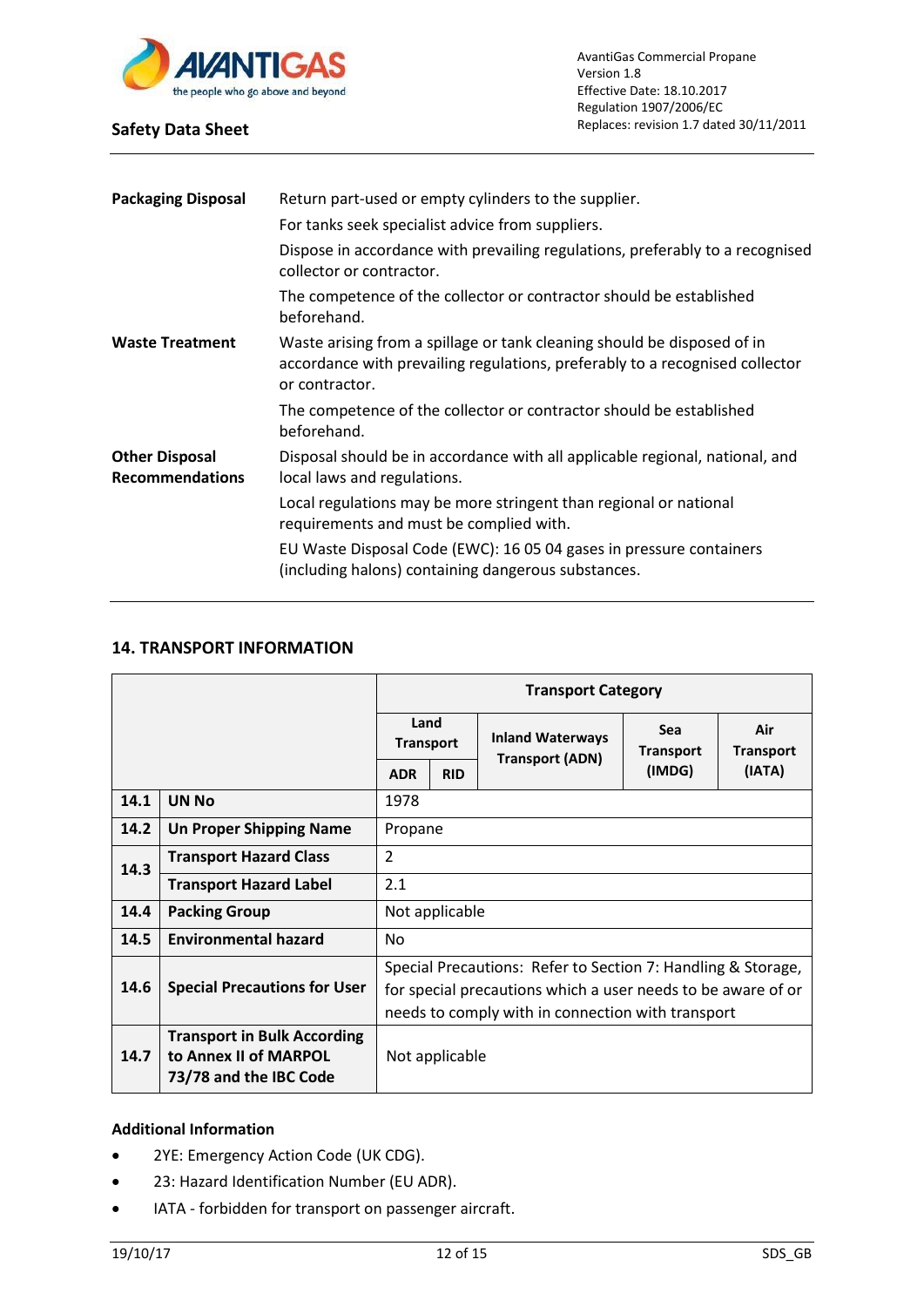

- Avoid transport on which the load space is not separated from the driver's compartment.
- Ensure vehicle driver is trained in the transport of this substance including accident and emergency procedures.
- The transport information is not intended to convey all specific regulatory data relating to this material.

# **15. REGULATORY INFORMATION**

The regulatory information is not intended to be comprehensive. Other regulations may apply to this material.

## **15.1 Safety, Health and Environmental Regulations/Legislation Specific for the Substance or Mixture**

- Environmental Protection Act 1990 (as amended).
- Health and Safety at Work etc. Act 1974.
- Consumers Protection Act 1987.
- Control of Pollution Act 1974.
- Environmental Act 1995.
- Factories Act 1961.
- ADR 2017.
- IMDG 2016.ADN 2017.
- RID 2017.
- CDG Regulations 2009 (as amended).
- IATA Dangerous Goods Regulations 2017.
- RIDDOR Regulations 2013.
- Health and Safety (First Aid) Regulations 1981 (as amended).
- Personal Protective Equipment Regulations 2002.
- Personal Protective Equipment at Work Regulations 1992 (as amended).
- COMAH Regulations 2015.
- DSEAR Regulations 2002.
- CLP Regulation 2008.
- **•** Pressure Systems Safety Regulations 2000.
- REACH Regulations 2006 (as amended).
- EH40 Regulations 2005.

#### **15.2 Chemical Safety Assessment**

 No chemical safety assessment has been performed for this substance due to its REACH (Annex V) exemption.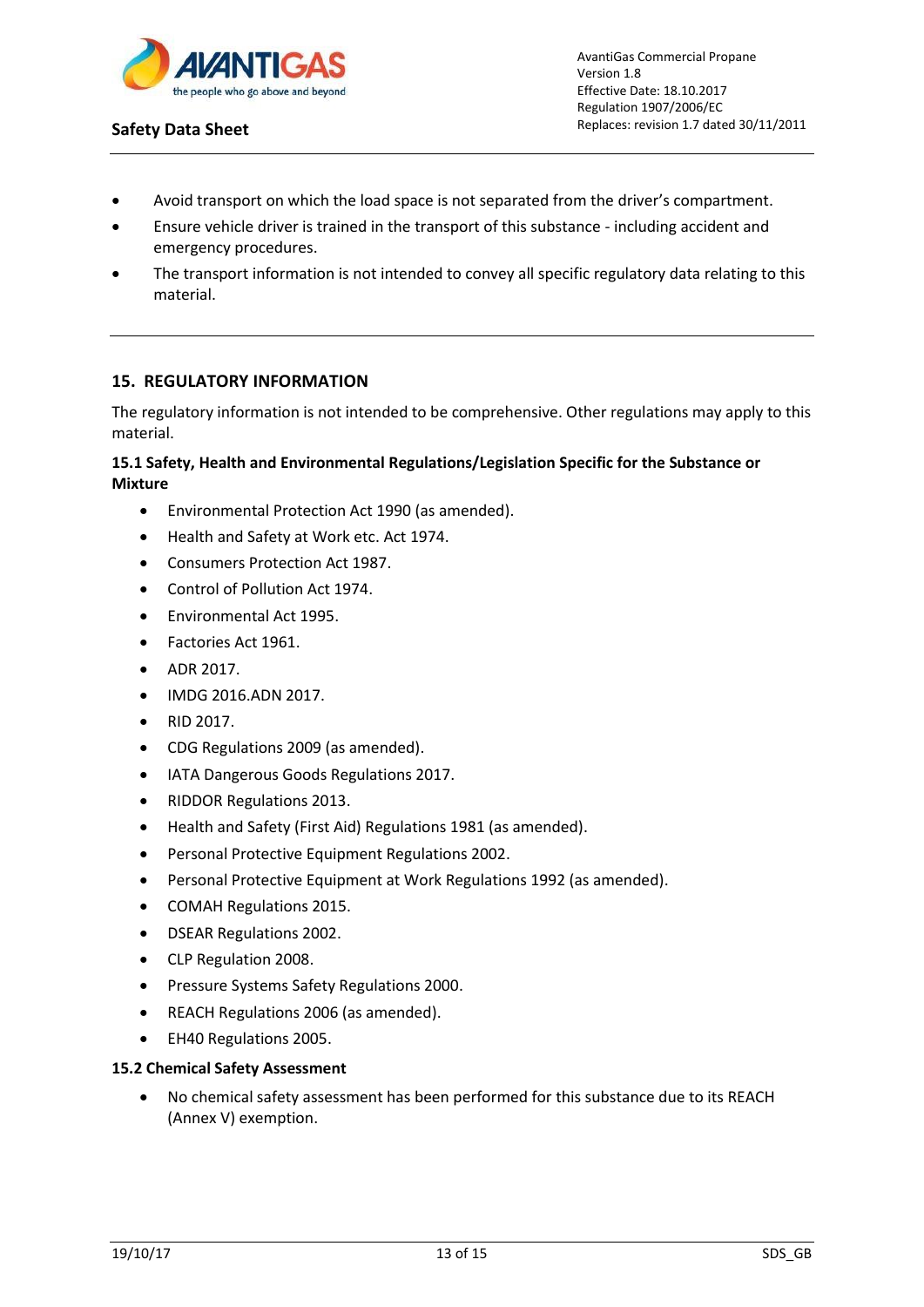

## **16. OTHER INFORMATION**

This document contains important information to ensure the safe storage, handling and use of this product. The information in this document should be brought to the attention of the person in your organisation responsible for advising on safety matters.

| <b>CLP Hazard Statements</b> | H220: Extremely flammable gas.                                                                                                                                                                                                                                                 |  |
|------------------------------|--------------------------------------------------------------------------------------------------------------------------------------------------------------------------------------------------------------------------------------------------------------------------------|--|
|                              | H280: Contains gas under pressure; may explode if heated.                                                                                                                                                                                                                      |  |
| <b>SDS Distribution</b>      | If the product is supplied to a downstream user or distributor and<br>they request a Safety Data Sheet, it must be supplied.                                                                                                                                                   |  |
|                              | The Safety Data Sheet need not be supplied where hazardous<br>substances or mixtures offered or sold to the general public are<br>provided with sufficient information to enable users to take the<br>necessary measures as regards the protection of human health,<br>safety. |  |

#### **16.1 Abbreviations & Acronyms**

- **ADN** European Agreement Concerning the International Carriage of Dangerous Goods by Inland waterways.
- **ADR** European Agreement Concerning the International Carriage of Dangerous Goods by Road. **CAS** Chemical Abstract Service Number.
- **CDG** The Carriage of Dangerous Goods and Use of Transportable Pressure Equipment Regulations.
- **CLP** Classification Labelling & Packaging Regulation (EC No. 1272/2008).
- **COMAH** Control of Major Accident Hazards.
- **DSEAR** The Dangerous Substances and Explosive Atmospheres Regulations.
- **EH40** Workplace exposure limits 2005 containing the list of workplace exposure limits for use with the Control of Substances Hazardous to Health Regulations.
- **EINECS** European Inventory of Existing Commercial Chemical Substances.
- **EN** European Standard.
- **GHS** Global Harmonised System of Classification and Labelling of Chemicals.
- **IMDG** International Maritime Dangerous Goods Code.
- **OEL** Occupational Exposure Limit.
- **PBT** Persistent Bio accumulative and Toxic.
- **vPvB** Very Persistent and Very Bio accumulative.
- **PPE** Personal Protective Equipment.
- **PSSR** The Pressure Systems Safety Regulations.
- **REACH** Registration, Evaluation, Authorisation and Restriction of Chemicals.
- **RID** Regulations Concerning the International Carriage of Dangerous Goods by Rail.

**RIDDOR** Reporting of Injuries, Diseases and Dangerous Occurrences Regulations.

- **SDS** Safety Data Sheet.
- **STEL** Short-Term Exposure Limit.
- **TWA** Time-Weighted Averages.
- **WEL** Workplace Exposure Limit.